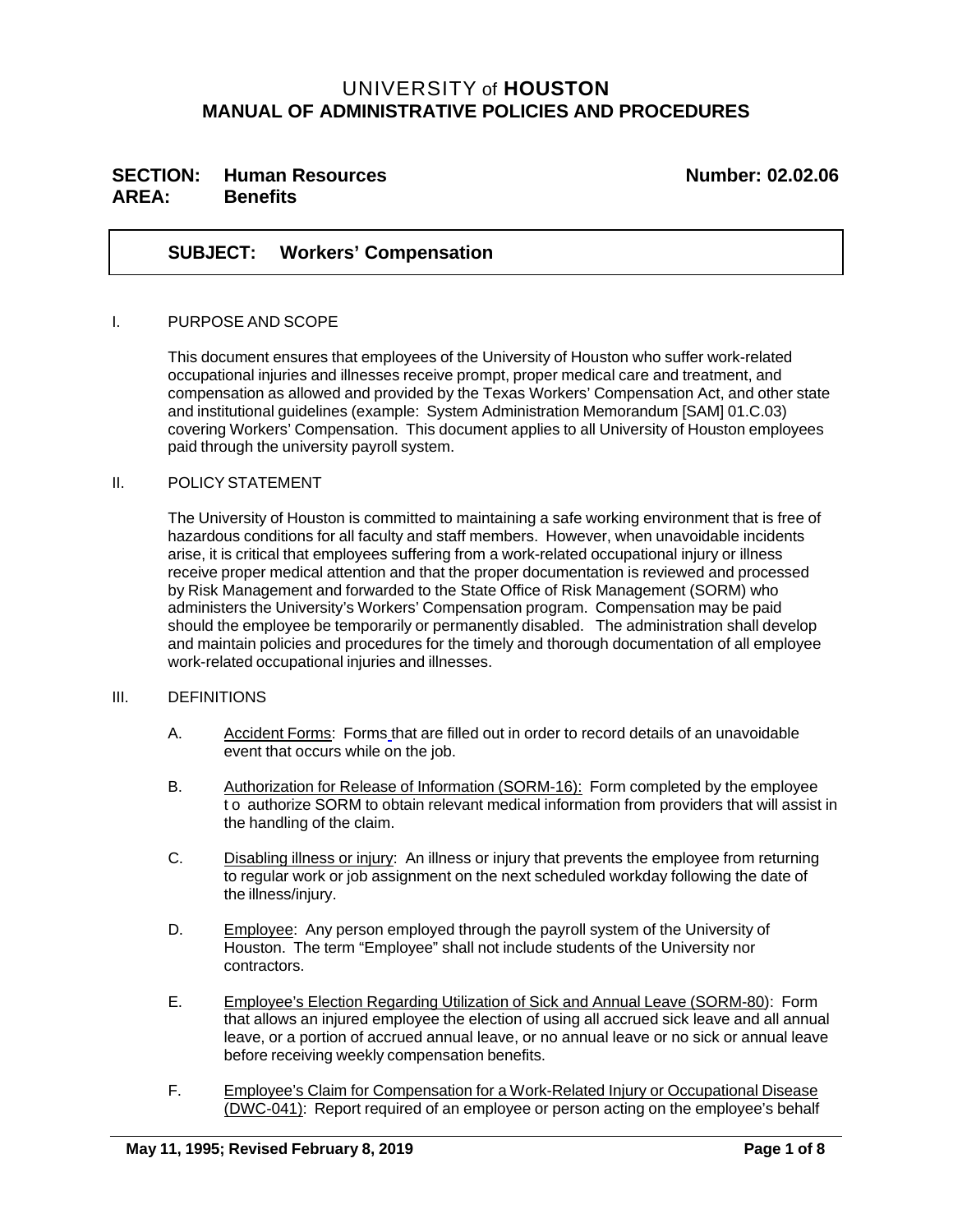in order to file a claim for Workers' Compensation benefits. This form will be sent directly to the injured employee by the Texas Department of Insurance – Division of Workers' Compensation.

- G. Employee's Report of Injury (SORM-29): The injured employee completes this form to provide SORM with information pertaining to the circumstances surrounding the injury and what has happened since the date of injury.
- H. Employer's First Report of Injury or Illness (DWC-1S): Form that must be completed electronically by the claims coordinator to the SORM for any occupational injury/illness in which an employee incurs medical expenses or loses time from work due to a workrelated accident or incident.
- I. Employer's Wage Statement (DWC-3): Report obtained from Payroll used to determine the injured worker's weekly wage and submitted to SORM by the claims coordinator in RM.
- J. Health Care Network: SORM has contracted with CompKey+ workers' compensation Health Care Network (HCN) to provide state employees, who live in network service areas, the opportunity for improved quality of care and help in returning to work as soon as medically appropriate.
- K. Lost time: Any work time lost due to occupational work-related injury or illness after the original date of injury or first symptom of illness.
- L. Medical care/expenses: Health care reasonably required by the nature of a compensable injury or illness and intended to cure or relieve the effects naturally resulting from the compensable injury/illness, resulting in reasonable expenses for necessary treatment to cure and relieve the employee from the effects of occupational illness or injury.
- M. Non-disabling illness/injury: An illness or injury that, although possibly requiring first aid and/or medical attention, does not prevent the employee from returning to regular work or job assignment following the illness/injury.
- N. Notification of Additional Information (SORM-90): Report submitted electronically to SORM by the claims coordinator after changes in Employee Information occurs.
- O. Occupational accident: A sudden, unplanned, unintentional event or occurrence that interrupts the efficient completion of a work-related activity.
- P. Occupational Disease: A disease arising out of and in the course of employment that causes damage or harm to the physical structure of the body. The term includes a disease or infection that naturally results from the work-related disease. The term does not include an ordinary disease of life to which the general public is exposed outside of employment, unless that disease is incident to a compensable injury or occupational disease. The term includes repetitive trauma injuries.
- Q. Occupational exposure: An exposure to a condition or conditions that may result in the contraction of an occupational illness.
- R. Occupational injury or illness: Damage or harm to the physical structure of the body and a disease or infection naturally resulting from the damage or harm. The term also includes occupational diseases. Occurring to an employee because of an accident or an event compensable under the Texas Workers' Compensation Act and arising out of, or in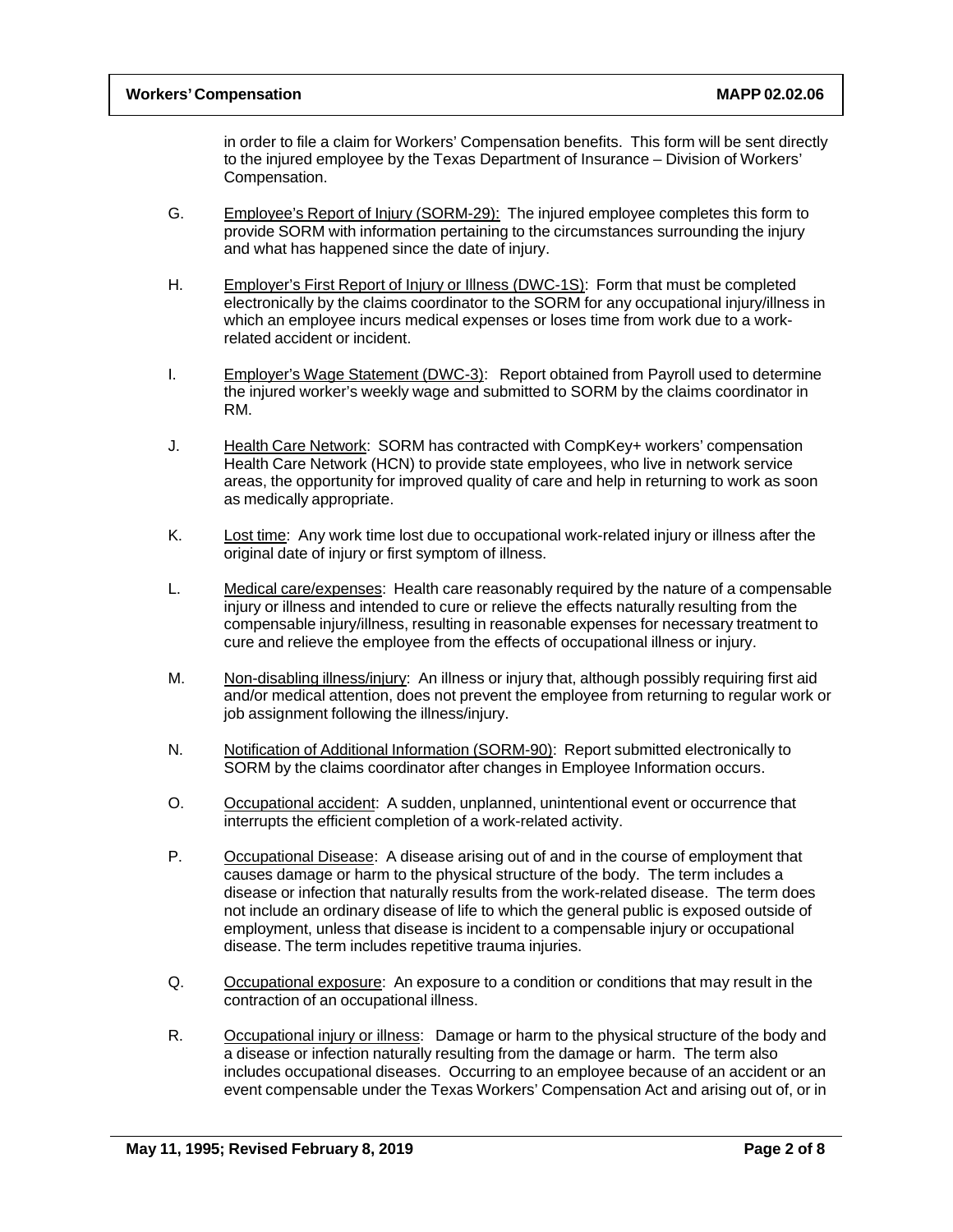the course of, the employee's employment with the University of Houston.

- S. Occupational injury leave: Workdays missed by employee due to a disabling occupational illness or injury. It shall begin on the first regularly scheduled workday missed after the date of the illness or injury.
- T. RM: Risk Management Department.
- U. Supervisor: Any employee or designated representative having supervisory responsibilities, either temporary or permanent. For the purposes of this document, in most cases the supervisor acts as the representative of the employer.
- V. Supervisor's First Report of Injury or Illness: UH form that must be completed by the injured employee's supervisor or a person designated by the supervisor when an occupational illness or injury occurs. This report must be completed and returned within 24 business hours for RM to meet mandatory state deadlines.
- W. Supplemental Report of Injury (DWC-6): Report submitted electronically to SORM by the claims coordinator each time any of the following events occur:
	- 1. The employee returned to work after the initial report, then later had additional lost time or reduced wages due to the occupational injury or illness;
	- 2. The injured employee returns to work in any capacity;
	- 3. The employee earns more or less than the pre-injury wage because of the injury; or
	- 4. The injured employee is terminated, resigns, or dies.
- X. Texas Workers' Compensation Work Status Report/Physician's Release to Work (DW C-73): Form completed by the employees treating physician explaining an injured employee's medical restrictions or ability to work.
- Y. Travel Reimbursement (DWC-48 [6/06]): Form completed by the injured/ill employee for travel expense reimbursement when it becomes reasonably necessary for him or her to travel in order to obtain appropriate and necessary medical care for the compensable injury or illness.
- Z. Witness Statement (SORM-74): Form to be completed by anyone who witnessed or has information to provide regarding the accident. The report should be completed as soon as possible to assure important facts are not forgotten by the witness.
- AA. Workers' Compensation Network Acknowledgement Form: Form to be filled out by the employee immediately after sustaining an occupational injury or illness. The form requires the employee to acknowledge that they have received information on how to obtain health care services under workers' compensation.

#### IV. PROVISIONS

A. When an employee is injured on the job, suffers an occupational disease, or dies as a result of an occupational disease or job-related injury, the employee (or person acting on the employee's behalf), the supervisor and RM each has responsibilities regarding reports and actions to be taken.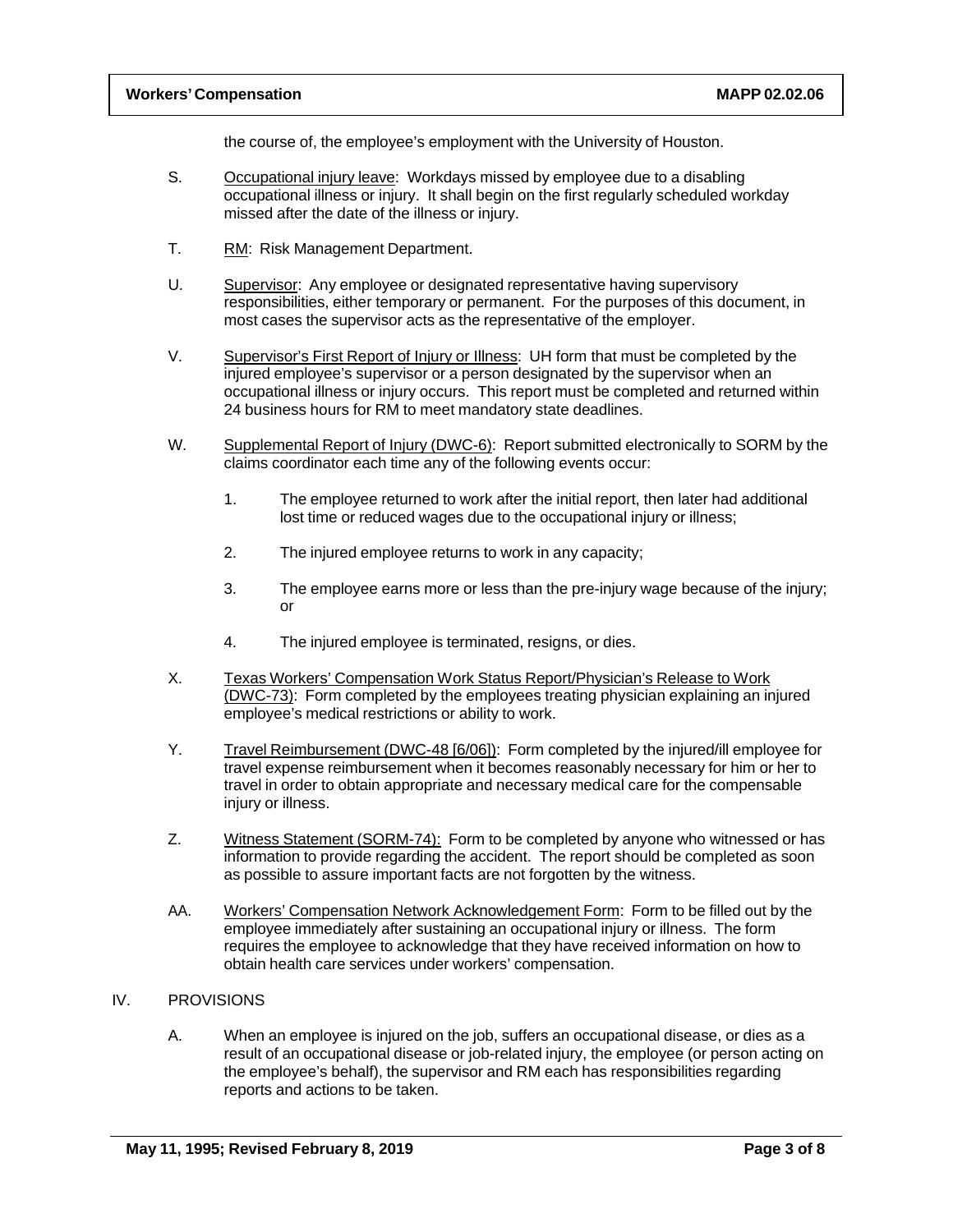### **Workers' Compensation MAPP 02.02.06**

- B. To receive Workers' Compensation benefits in a timely manner, the reports and actions defined in this document must be initiated within in the time frame prescribed. Time lines or responses are expected during business hours.
- C. No Workers' Compensation benefits can or will be paid until the Employer's First Report of Injury (DWC-1S) is received by SORM.

### V. PROCEDURES FOR REPORTING OCCUPATIONAL ILLNESSES OR INJURY

- A. Employee responsibilities
	- 1. All occupational injuries or illnesses should be reported to their immediate supervisor immediately, even if there is no medical treatment or lost time anticipated. The following forms should be completed within 48 business hours:
		- a. Employee's Report of Injury;
		- b. Employee's election Regarding Utilization of Sick and Annual Leave;
		- c. Authorization for Release of Information;
		- d. Workers' Compensation Network Acknowledgement Form.
	- 2. In order to receive compensation for an occupational injury or disease, a claim must be filed with the Texas Department of Insurance – Division of Workers' Compensation (TDI DWC) within one year of the date of injury or within one year from the date the injured employee knew or should have known the injury or disease may be work–related. The form (Form DWC-41) is sent to the employee directly from TDI-DWC.
	- 3. For the purposes of qualifying for Workers' Compensation benefits, the law requires that an employee who claims a possible work-related exposure to Human Immunodeficiency Virus (HIV) must provide to the employee's supervisor or to Risk Management:
		- a. A written statement of the date and circumstances of the exposure; and
		- b. A copy of the test results showing that the employee has a test performed within 10 days of the exposure to HIV which indicates the absence of the HIV infection. The texting protocol must conform to Texas Department of Health requirements.
	- 4. If medical treatment is required:
		- a. If emergency medical treatment is required: The employee can seek treatment at any hospital emergency room.
		- b. Non-emergency medical treatment: The employee should seek treatment with a health care provider within the Health Care Network. A link to locating a Health Care Network provider can be found on the RM web site: http://www.uh.edu/risk-management. The University Health Center does not accept workers' compensation patients.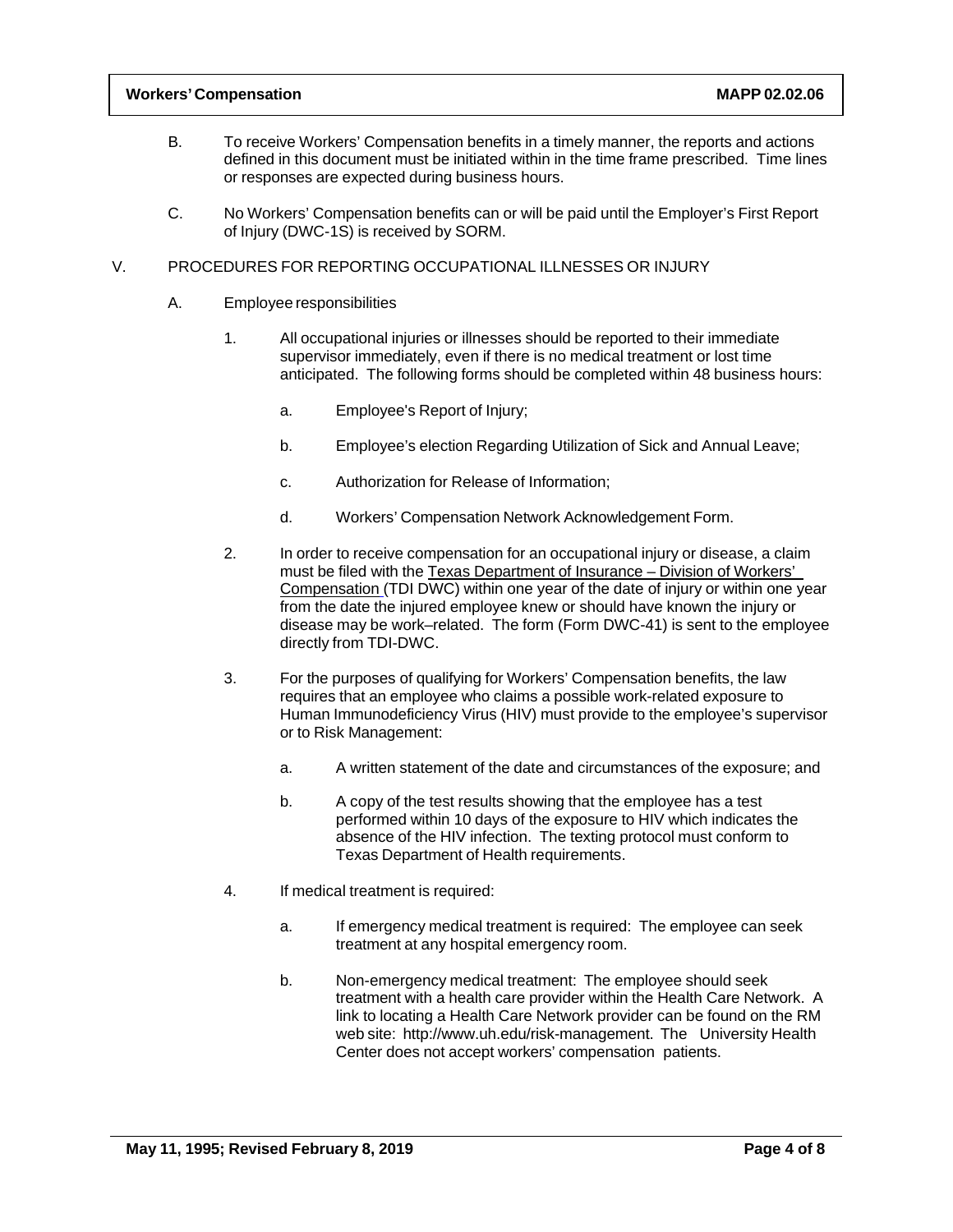- 5. If lost time is anticipated:
	- a. The Employee's Election Regarding Utilization of Sick Leave form (SORM-80) must be completed. If an employee is absent due to a workrelated injury/illness, he or she shall notify their immediate supervisor and the claims coordinator at the beginning of the first day's absence. SORM must receive the completed form from the claims coordinator no later than the fifth  $(5<sup>th</sup>)$  calendar day after the first full day of lost time has occurred.
	- b. Upon returning to work, an employee shall provide his/her supervisor and the claims coordinator with a copy of the Physician's Release to Work prior to resumption of normal duties.
- 6. Employees may apply for Family and Medical Leave Act (FMLA) if the employee is taken off of work due to a work-related job injury for more than 3 business or normally scheduled work days. Employees should contact the Benefits Office in the Human Resources Department to determine eligibility and obtain more details on this leave.
- B. Supervisor's Responsibilities
	- 1. Aiding the Injured Party If the injury is serious/life threatening, assist the employee in getting medical help as quickly as possible. If the injury is not serious/life threatening, the injured employee should comply with Section 4b. All blood and airborne pathogen precautions should be taken when aiding an individual secreting blood or other body fluids.
	- 2. Reporting of Injury All serious/life threatening injuries to employees, incidents involving more than three employees, or work-related illness or injury resulting in the death of an employee must be reported to Risk Management immediately. For non-serious/life threatening injuries, the Supervisor's First Report of Injury must be submitted to RM within 24 business hours.
	- 3. Accident Prevention-Supervisor/Manager shall evaluate the incident and take the appropriate actions(s) to reduce or prevent recurrence.
	- 4. Completing Forms Supervisors should ensure that all appropriate forms are completed and returned to RM in person, facsimile (713-743-8035), or via university interoffice mail (Mail code 1005). All forms and instruction sheets can be found at http://www.uh.edu/risk-management.
	- 5. Reporting of Absences If an employee loses time from work due to an occupational work-related injury, notify RM:
		- a. The day the injured employee loses time;
		- b. Within 24 business hours when the employee, after returning to work, has an additional day or days of temporary disability because of the injury;
		- c. Within one (1) business day after the employee resigns or is terminated;
		- d. Accident-related lost time should be documented by the supervisor by coding either sick time, vacation, or leave without pay in PeopleSoft,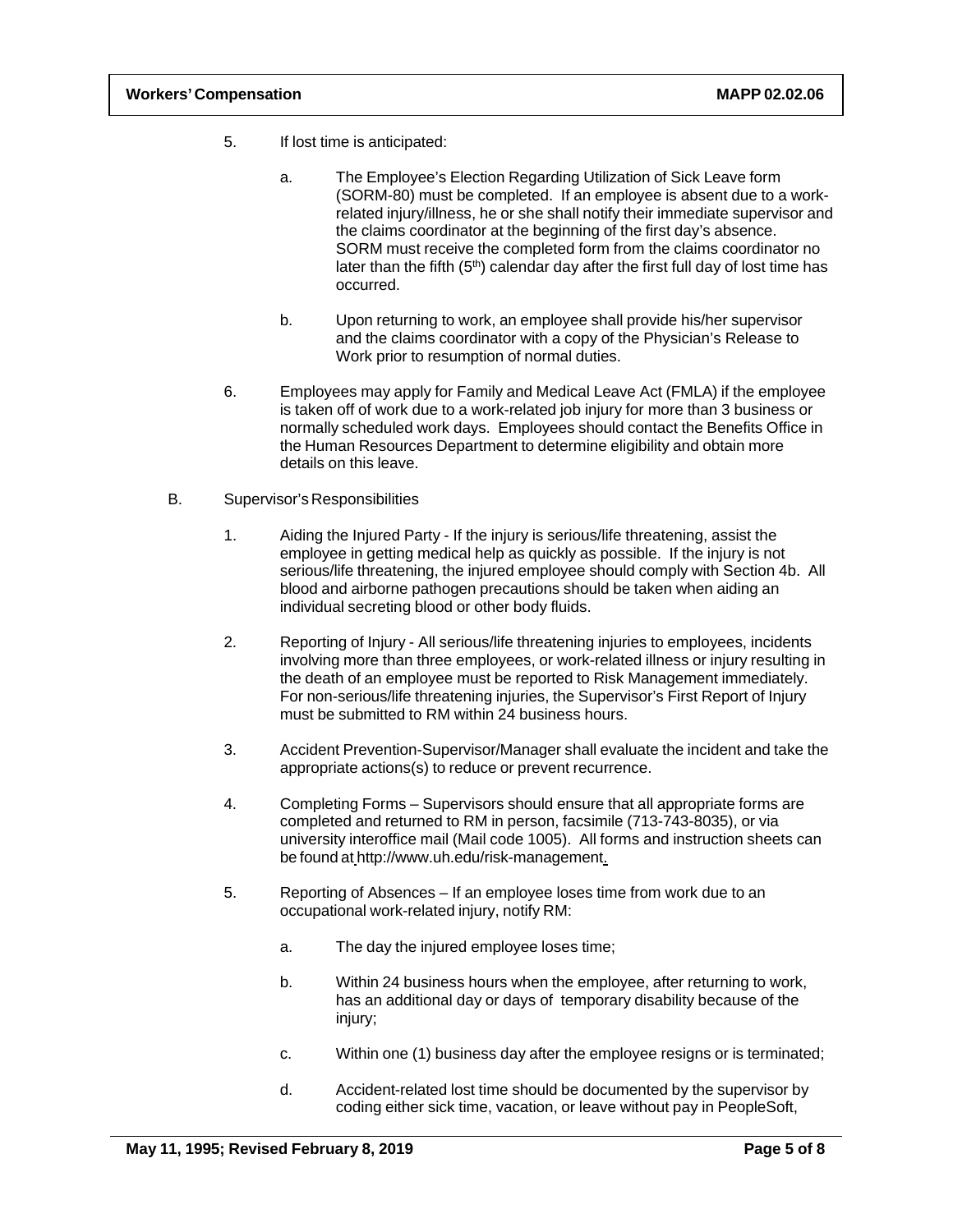depending on the employee's election regarding utilization of sick and annual leave. Accident-related lost time during which an employee has elected to receive workers' compensation income benefits should be documented as leave without pay.

- 6. FMLA Notifying the employee of their rights under the Family and Medical Leave Act and providing information on the university's policy related to FMLA and notifying RM if the employee is granted FMLA.
- 7. Notifying RM of any changes to the employee's information such as name, phone number, address, child support deductions, granted additional sick leave and FMLA.
- C. RM Responsibilities
	- 1. Providing information and training for the university community concerning the filing of Workers' Compensation claims.
	- 2. Furnishing copies of accident forms to supervisors upon notification of an employee's work-related injury, illness or occupational exposure, and to other members of the university community who may require it and do not have access to the materials through the web site.
	- 3. Upon receipt of the accident forms, checking for completeness, electronically filing the Employer's First Report of Injury or Illness form with SORM, or placing the forms in a RM holding file if no treatment or lost time has occurred.
	- 4. Maintaining computer and/or hard copy files of all Workers' Compensation claims filed by University of Houston employees for at least five years after the claim was reported to SORM.
	- 5. Completing all Supplemental Reports of Injury based on information provided by the supervisor or departmental representative.
	- 6. Conducting follow-up investigations as necessary to ensure safe work practices and safe working conditions.
	- 7. Serving as the liaison between the University of Houston, the employee, the supervisor and SORM.
	- 8. Notifying Human Resources when employees are off work for more than 3 days due to a work-related injury to assist with the coordination of other benefits as may be appropriate.

#### VI. REVIEW AND RESPONSIBILITY

| Responsible Party: | Senior Associate Vice President for Finance |
|--------------------|---------------------------------------------|
| Review:            | Every five years on or before June 1        |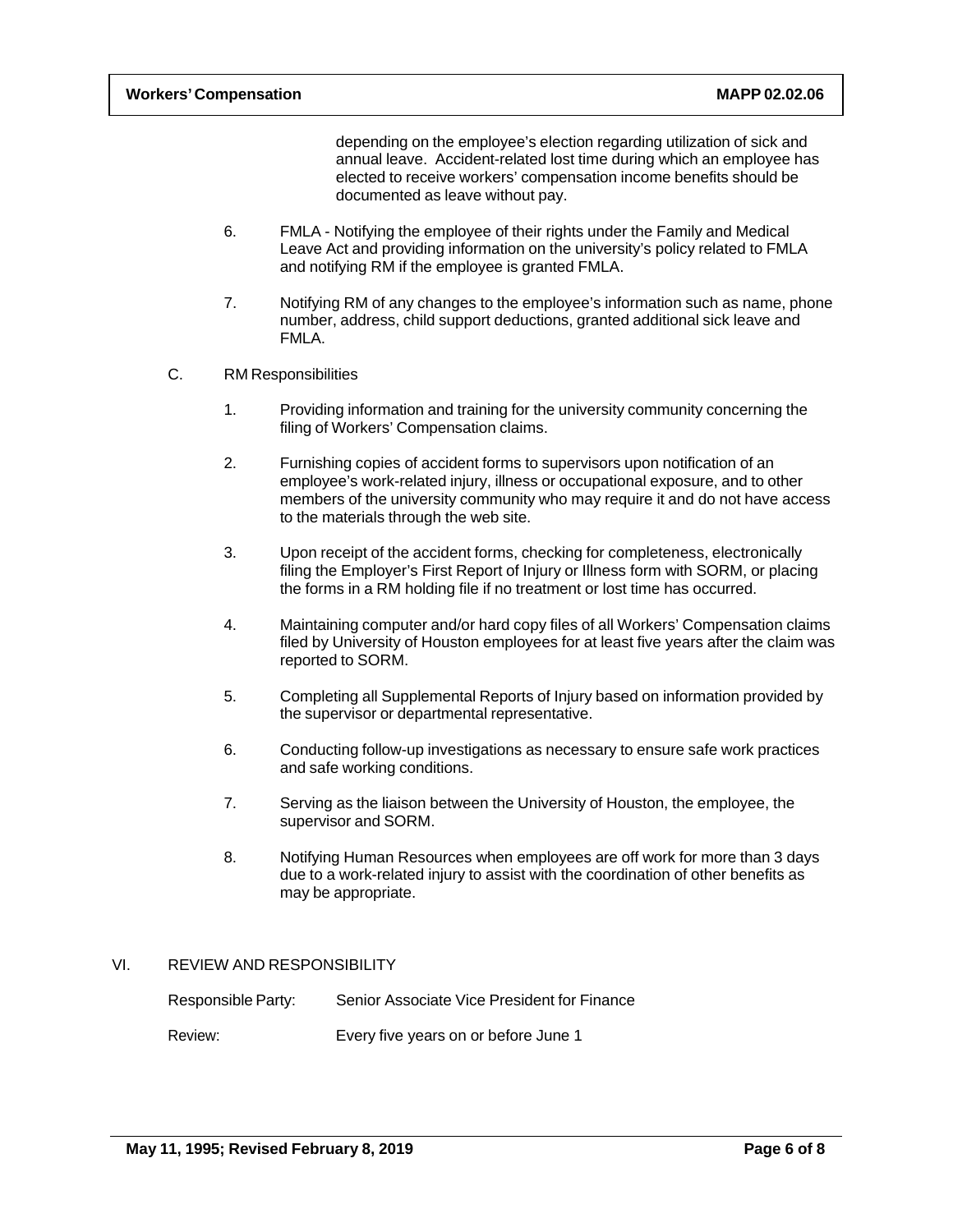### VII. APPROVAL

|       | Jim McShan<br>Senior Vice President for Administration and Finance |                                                                                                                      |  |
|-------|--------------------------------------------------------------------|----------------------------------------------------------------------------------------------------------------------|--|
|       |                                                                    | Renu Khator                                                                                                          |  |
|       | President                                                          |                                                                                                                      |  |
|       | Date of President's Approval:                                      | February 8, 2019                                                                                                     |  |
| VIII. | <b>REFERENCES</b>                                                  |                                                                                                                      |  |
|       |                                                                    | $\overline{a}$ . $\overline{a}$ . $\overline{a}$ . $\overline{a}$ . $\overline{a}$ . $\overline{a}$ . $\overline{a}$ |  |

- 1. UH System Administrative Memorandum (SAM) 01.C.03
- 2. MAPP 02.02.07 Return-To-Work Program
- 3. State of Texas Risk Management for State Agencies, Volume III Workers' Compensation Exposures, Section Three, Workers' Compensation Loss
- 4. Reporting Texas Workers' Compensation Act, Texas Labor Code, Title 5
- 5. Texas Administrative Code, Title 28, Insurance, Part 2, Texas Department of Insurance, Division of Workers' Compensation
- 6. UH Risk Management Workers Compensation Web Site
- 7. State Office of Risk Management (SORM) Web Site

## **REVISION LOG**

| <b>Revision</b><br><b>Number</b> | <b>Approved</b><br><b>Date</b> | <b>Description of Changes</b>                                                                                             |
|----------------------------------|--------------------------------|---------------------------------------------------------------------------------------------------------------------------|
|                                  | 05/11/1995                     | Initial version (Original Document Number was<br>MAPP 06.01.03; Documentation was split into a Policy and a<br>Procedure) |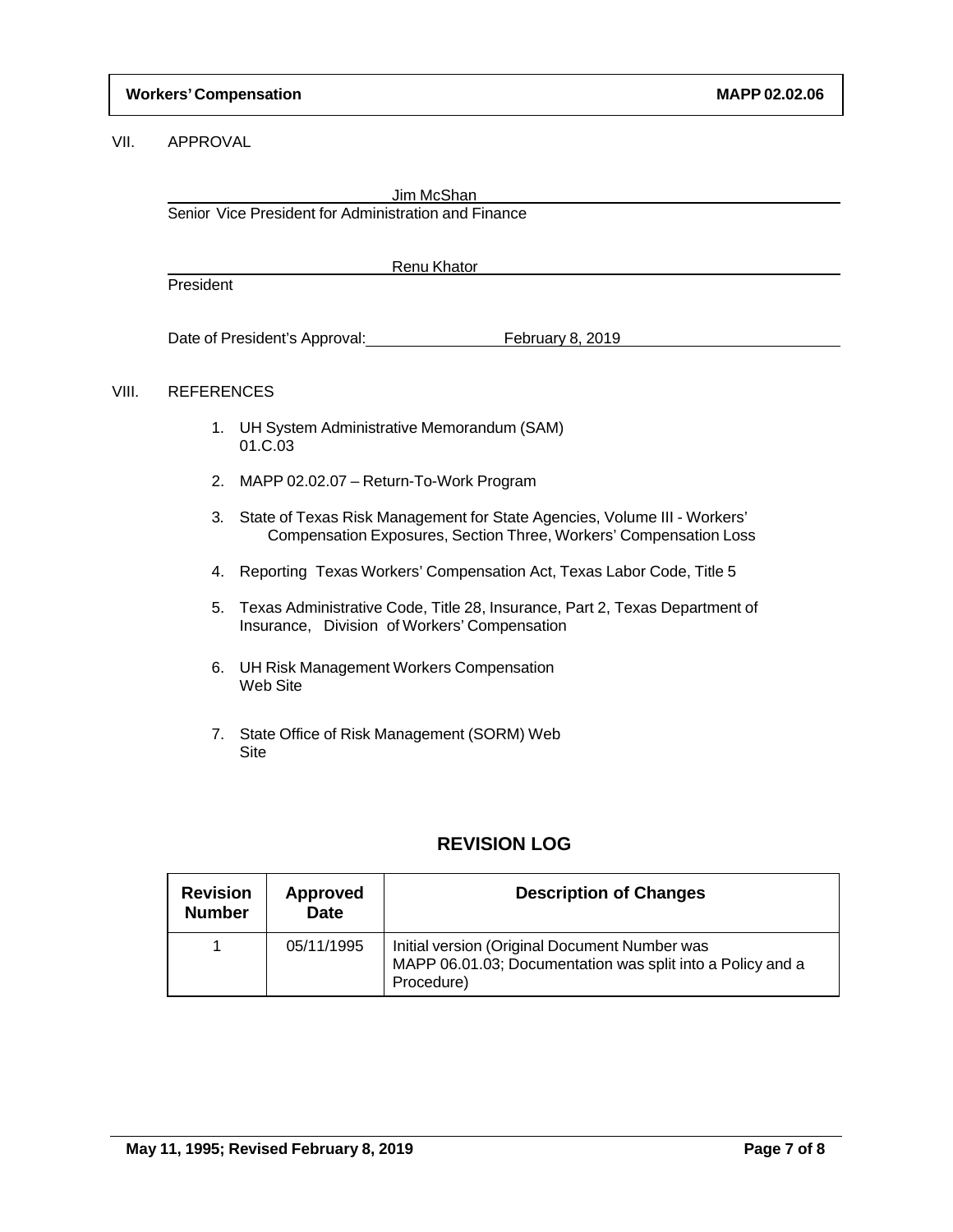| <b>Workers' Compensation</b> |   |            | MAPP 02.02.06                                                                                                                                                                                                                                                                                                                                                                                                                                                                                                                                                                                                  |
|------------------------------|---|------------|----------------------------------------------------------------------------------------------------------------------------------------------------------------------------------------------------------------------------------------------------------------------------------------------------------------------------------------------------------------------------------------------------------------------------------------------------------------------------------------------------------------------------------------------------------------------------------------------------------------|
|                              | 2 | 12/07/2001 | Changed document number to MAPP 06.05.01; combined<br>Policy and Procedure into one document. Applied revised<br>MAPP template to meet current documentation standards.<br>This MAPP was revised to correspond with current university<br>policies and procedures regarding workers' compensation.<br>This document was also modified to reflect name changes in<br>the department managing workers' compensation. Where<br>necessary, information from the SAM has been removed from<br>this document. Removed Addendums B through D. Changed<br>responsible party. Removed three references from Section VII |